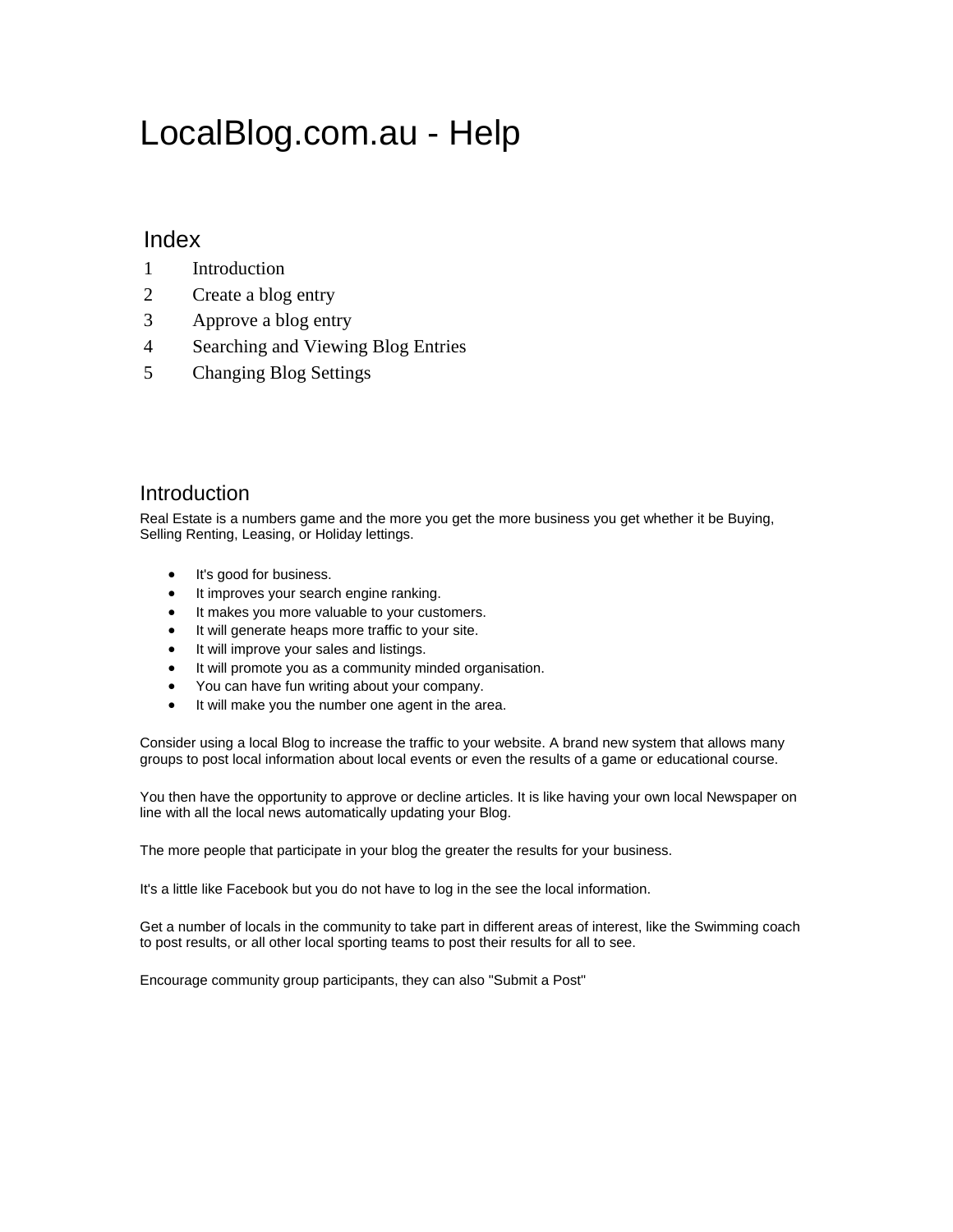## **Create a blog entry**

**1. Click the button in the top left corner that says "Create a blog entry"** 

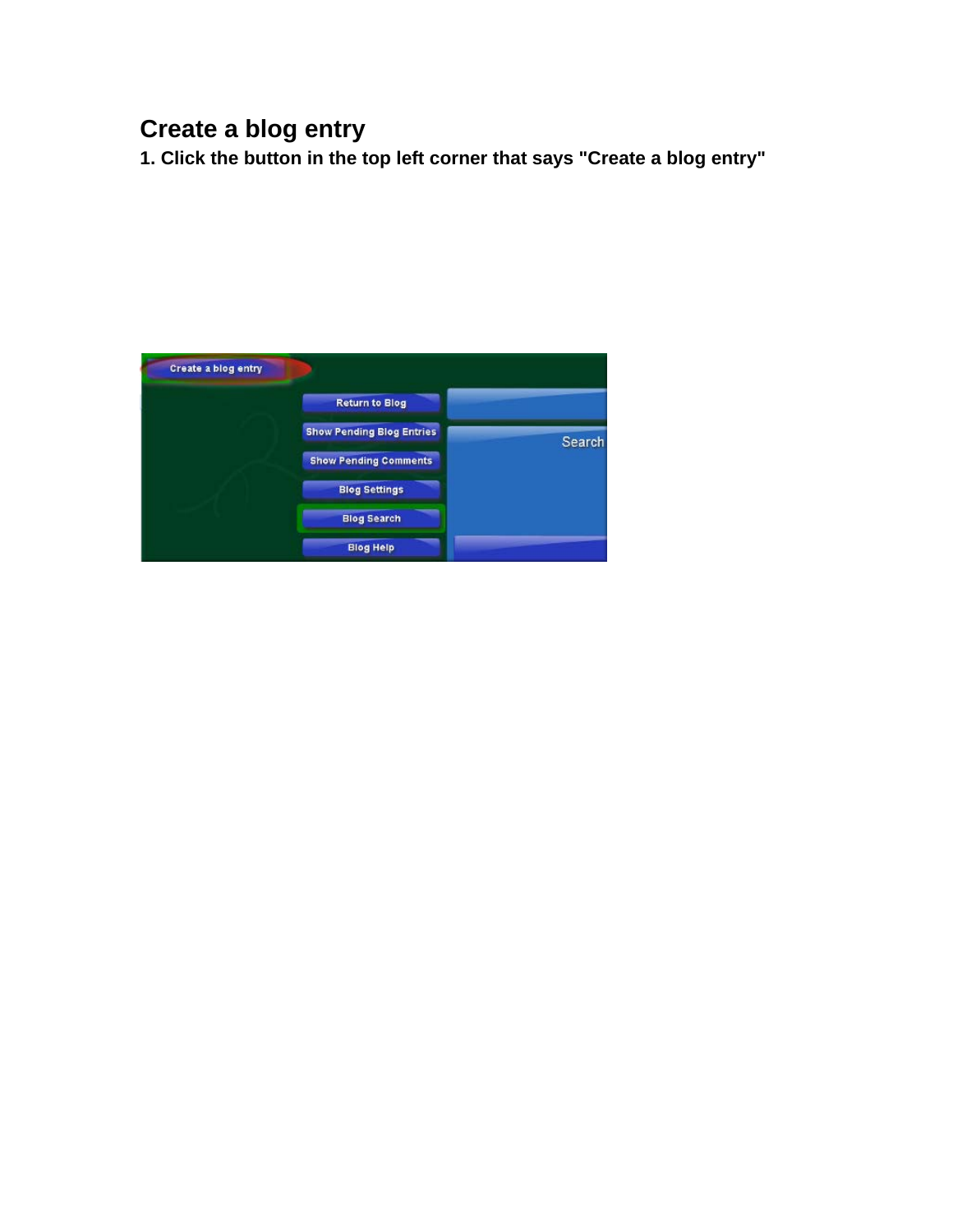**2. Fill in the form, then click the button that says "Save".** 

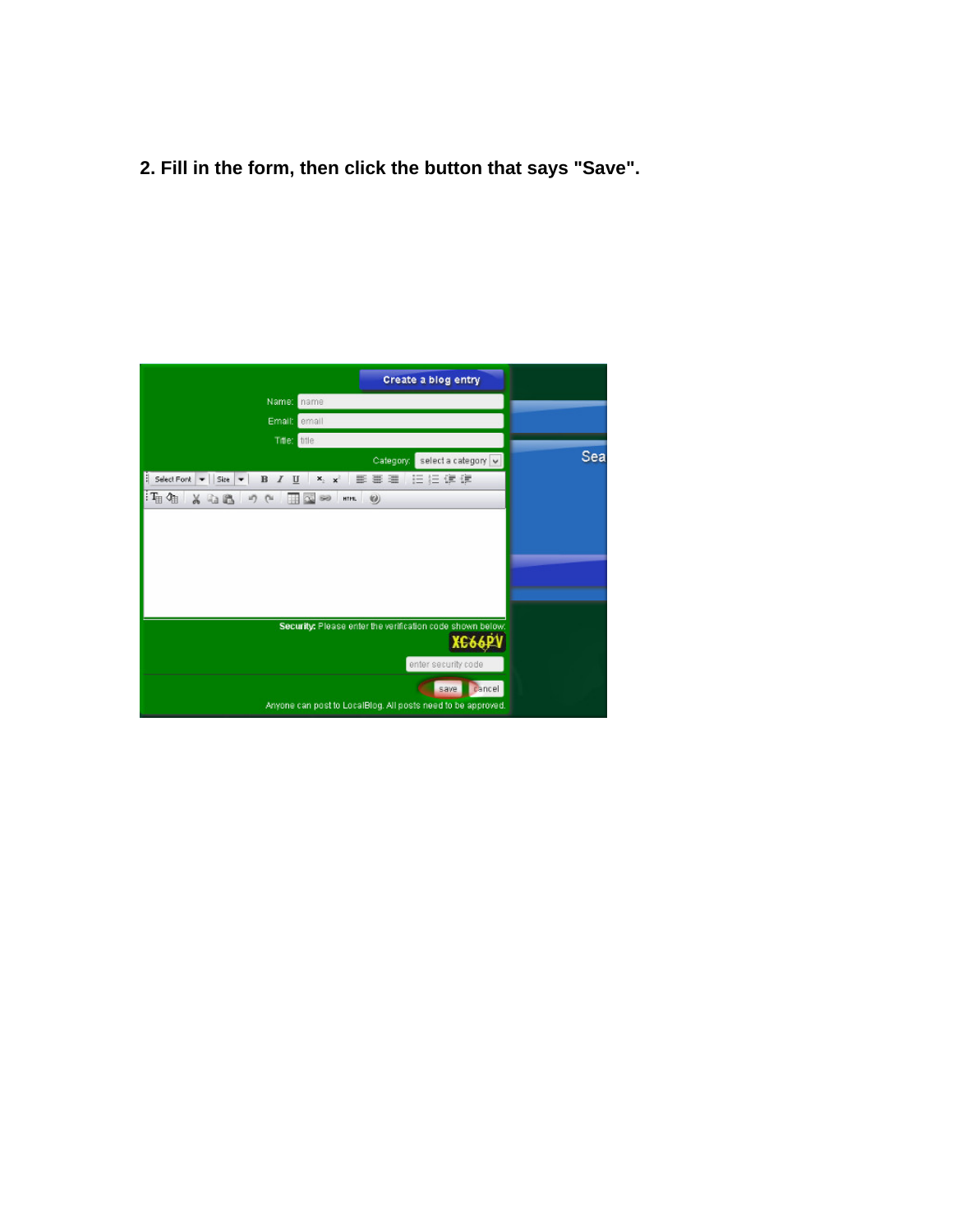### **Approve a blog entry**

**1. Click the button that says "Show Pending Blog Entries"** 



**2. Click the button that says "View" on an entry awaiting approval.** 

|     |                                  | 1 Blog entry pending approval |                     |                           |      |  |  |  |
|-----|----------------------------------|-------------------------------|---------------------|---------------------------|------|--|--|--|
| No. | <b>Date Added</b>                | Title                         | <b>Posted</b><br>by | Email                     |      |  |  |  |
|     | 2013-Oct-15 4:48:05<br><b>PM</b> | Massage and<br>tanning        | mark                | mark@tpcrealestate.com.au | View |  |  |  |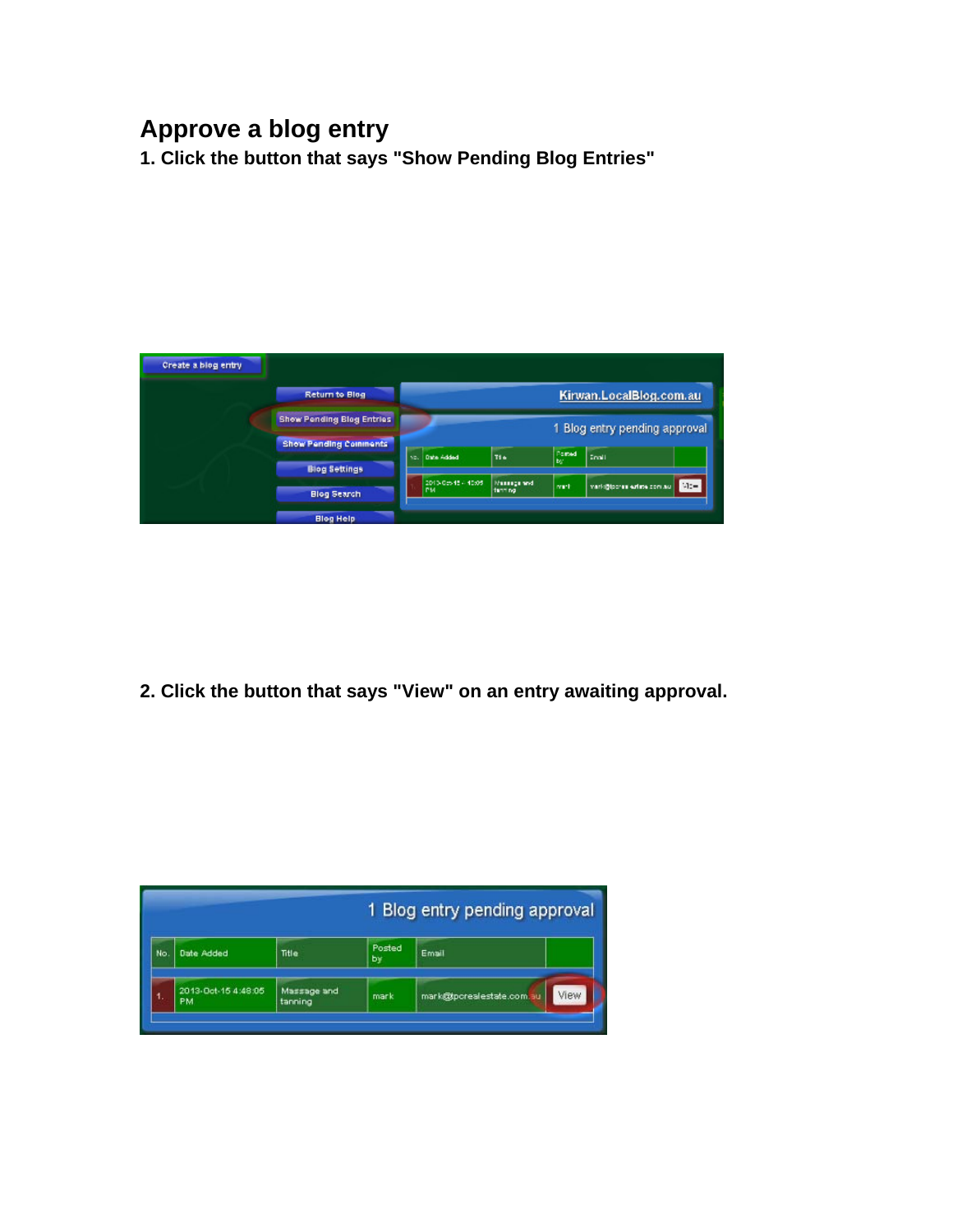**3. Click the button that says "Approve" and the entry will be approved and will appear on the blog.** 

| 1 Blog entry pending approval                                                               |                        |              |                           |      |  |  |  |  |  |
|---------------------------------------------------------------------------------------------|------------------------|--------------|---------------------------|------|--|--|--|--|--|
| <b>Date Added</b>                                                                           | Title                  | Posted<br>bv | Email                     |      |  |  |  |  |  |
| 2013-Oct-15 4:48:05<br>PM                                                                   | Massage and<br>tanning | mark         | mark@tpcrealestate.com.au | Hide |  |  |  |  |  |
| Massage and tanning<br>2013-Oct-15 4:48:05 PM<br>Uncategorized<br>$\vee$                    |                        |              |                           |      |  |  |  |  |  |
| Have you seen the new Massage Tanning and Wax business open on<br>Ross river Road at Kirwan |                        |              |                           |      |  |  |  |  |  |
| Have you seen the new Massage Tanning and Wax<br>business open on Ross river Road at Kirwan |                        |              |                           |      |  |  |  |  |  |
|                                                                                             |                        |              |                           |      |  |  |  |  |  |
|                                                                                             |                        |              |                           |      |  |  |  |  |  |
| Posted by: mark<br>Email: mark@tpcrealestate.com.au                                         |                        |              |                           |      |  |  |  |  |  |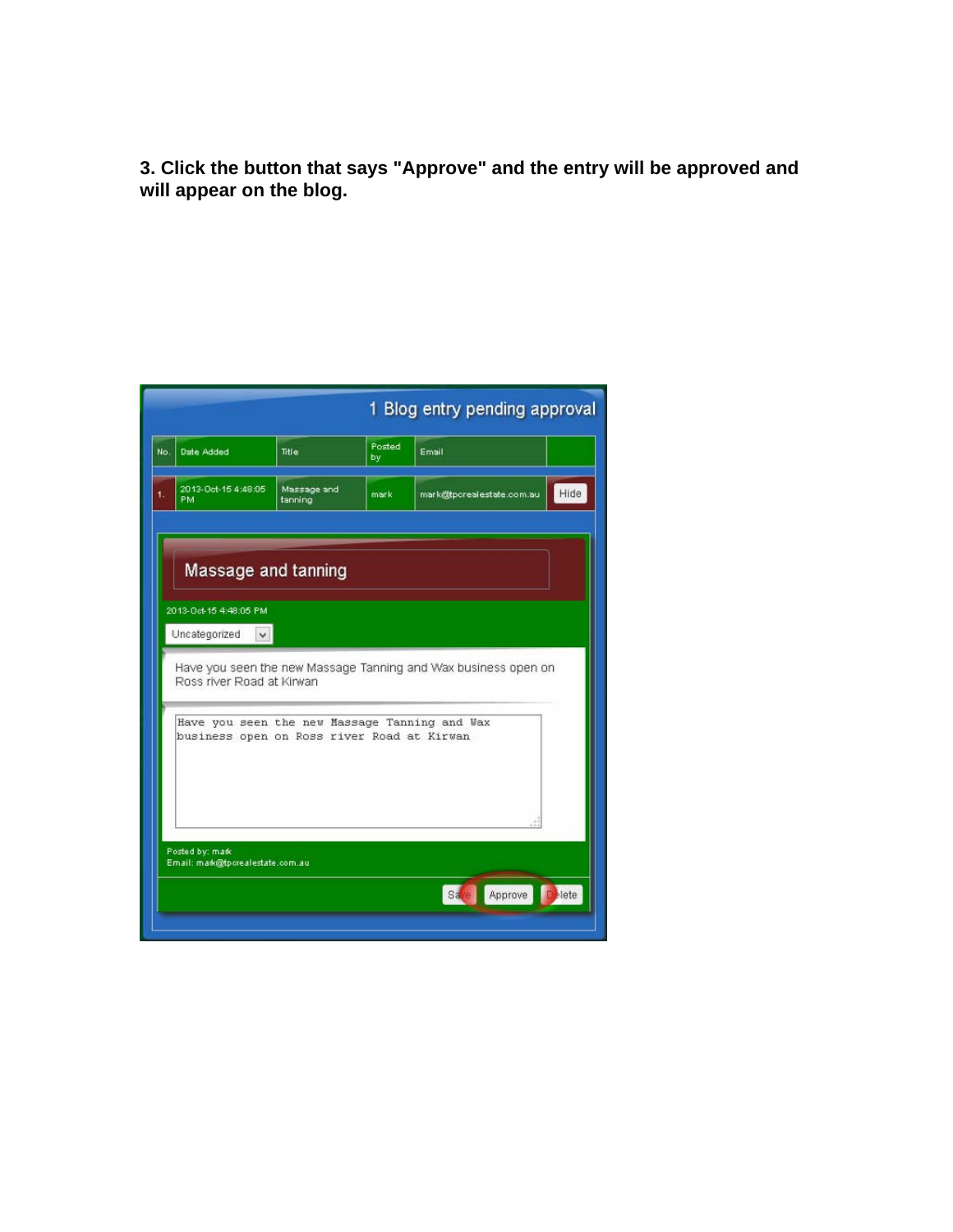### Searching and Viewing Blog Entries

**1. You have the optional choices of putting in search text and or selecting a category. If you leave the search text area and category selection empty, the search will display all of your blog entries. This is a quick way to find your blog entries.** 

| <b>Show Pending Blog Entries</b><br><b>Show Pending Comments</b><br><b>Blog Settings</b><br><b>Blog Search</b> | Search text:<br>enter search text here<br>Category:<br>select a category v<br>search |                            |                                |                                       |                                     |      |  |
|----------------------------------------------------------------------------------------------------------------|--------------------------------------------------------------------------------------|----------------------------|--------------------------------|---------------------------------------|-------------------------------------|------|--|
| <b>Blog Help</b>                                                                                               | No.                                                                                  | <b>Date Added</b>          | Tril =                         | Posted by                             | Email                               |      |  |
|                                                                                                                | 1.                                                                                   | 2013-Oct-14<br>11.05.48 AM | <b>Townsville</b><br>to host N | <b>WWF</b>                            | tpo@townsvillepropertypentre.com.au | View |  |
|                                                                                                                | 2.                                                                                   | 2013-Oct-14<br>9:39:25 AM  | Growar<br>seeing the<br>00     | ABC<br>Rural -<br>Govin<br>Coota      | tpo@townpropertycentre.com.au       | View |  |
|                                                                                                                | a,                                                                                   | 2013-Sep-25<br>3:22:43 PM  | Kirwan<br>Property<br>Cent.    | Kinvan<br>Property<br><b>Decitive</b> | will@autinet                        | View |  |
|                                                                                                                | d.                                                                                   | 2013-Sep-25<br>2:08:05 PM  | Kirwan<br>Tavern               | Now<br>Crabbe                         | noel@euf.net                        | View |  |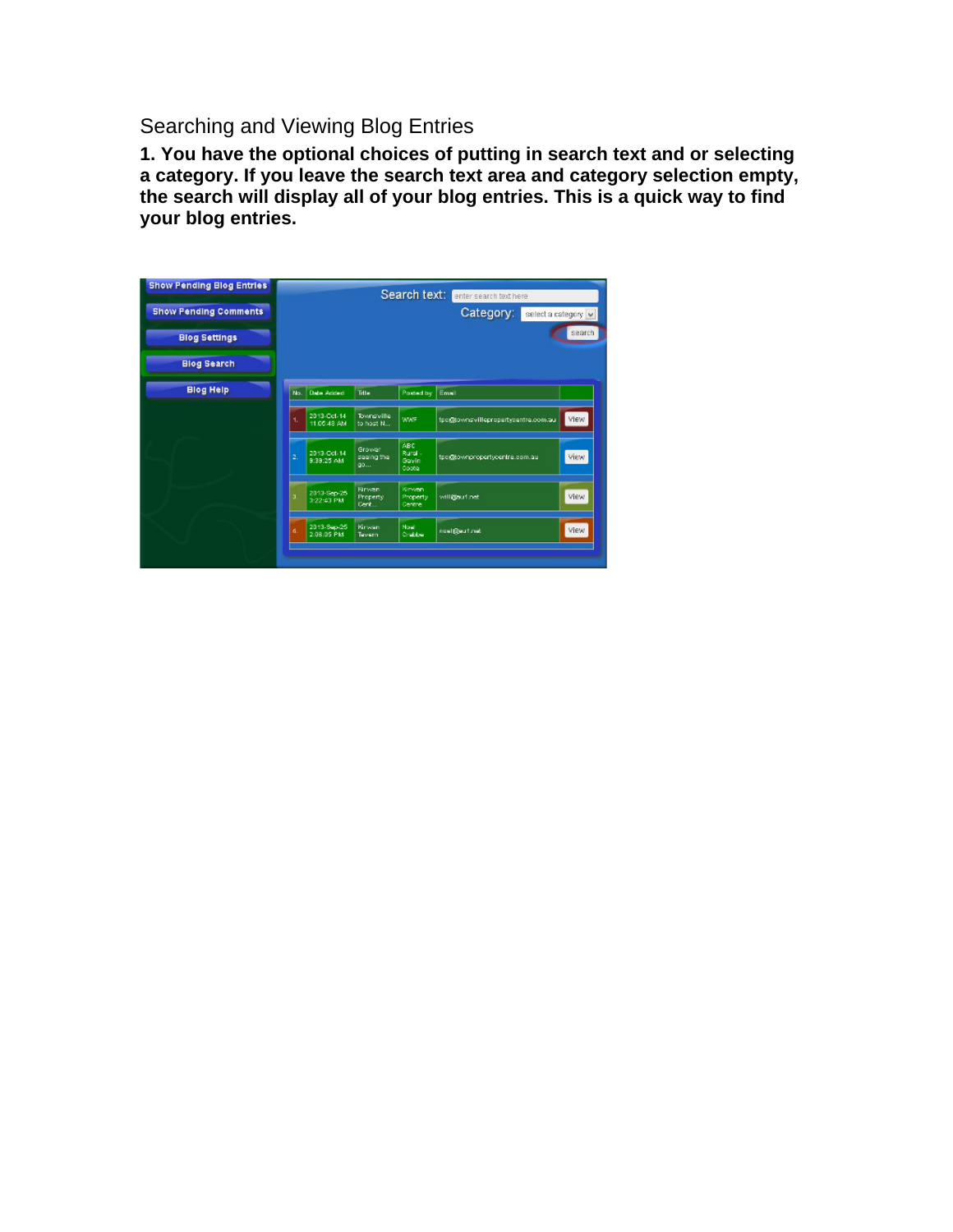**2. When you have the list of viewable blog entries, click the button that says "View" next to the blog entry you want to see.** 

| <b>Show Pending Blog Entries</b><br><b>Show Pending Comments</b><br><b>Blog Settings</b> |     |                            |                                          |                                         | Search text: enter search text here<br>Category: | select a category v<br>search |
|------------------------------------------------------------------------------------------|-----|----------------------------|------------------------------------------|-----------------------------------------|--------------------------------------------------|-------------------------------|
| <b>Blog Search</b>                                                                       |     |                            |                                          |                                         |                                                  |                               |
| <b>Blog Help</b>                                                                         | No. | <b>Oate Added</b>          | Title                                    | Posted<br>by                            | Email                                            |                               |
|                                                                                          | ۹.  | 2013-Det-14<br>11:05:43 AW | Townsuille<br>to host<br>N.,             | WWF                                     | tpo@bownsvillepropertycentre.com.au              | View                          |
|                                                                                          | 2.  | 2013-Oct-14<br>9:39:25 AM  | Grover<br>seeing the<br>go               | <b>ABC</b><br>Rural -<br>Gavin<br>Coote | tpo@townpropertyoentre.com.au                    | Ylew:                         |
|                                                                                          | š.  | 2013-Sep-25<br>3:22:43 PM  | <b>Kirwan</b><br><b>Property</b><br>Cert | <b>Kirwan</b><br>Property<br>Centre     | will@aut.net                                     | View                          |
|                                                                                          | A.  | 2013-Sep-25<br>2:06:05 PM  | Kirwan<br>Twern                          | Noel<br>Crabbe                          | noel@sufl.net                                    | <b>Mew</b>                    |
|                                                                                          |     |                            |                                          |                                         |                                                  |                               |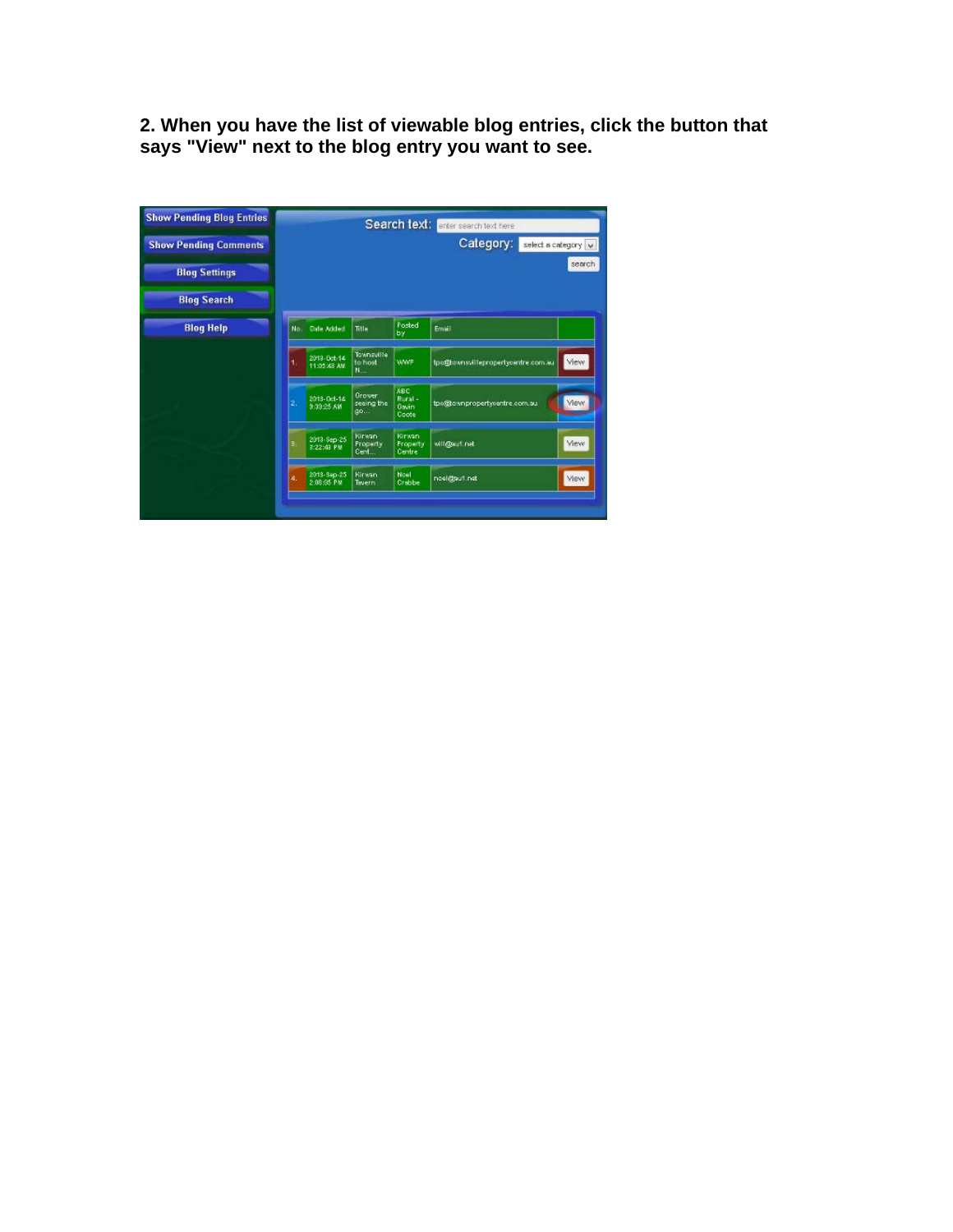**3. The view of the blog is really a form that allows you to edit and see what your blog will look like when it is live on your blog website.** 

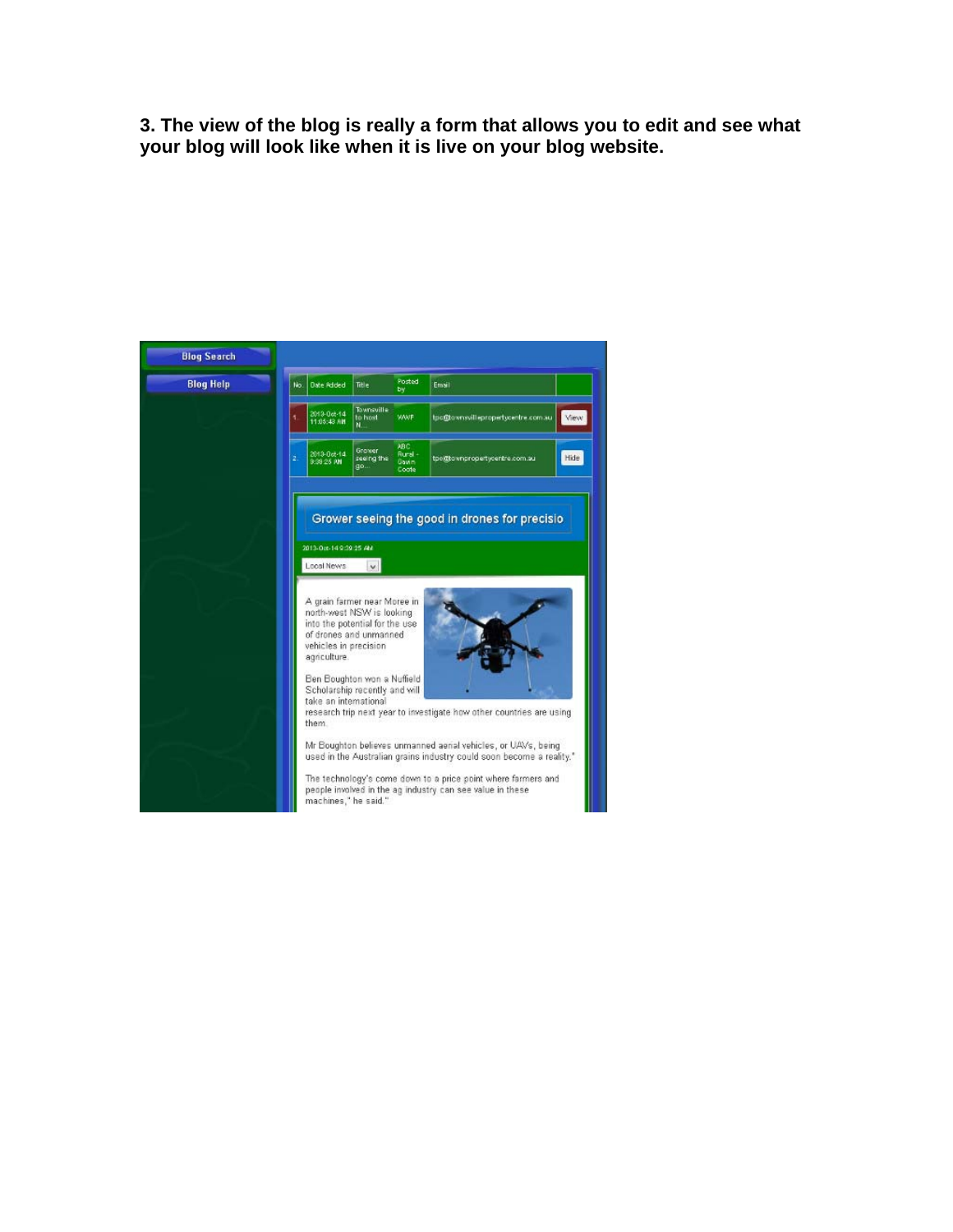**4. When you are finished editing and are happy with your entry, click the button that says "Save", or if you want to delete it, click the button that says "Delete".** 

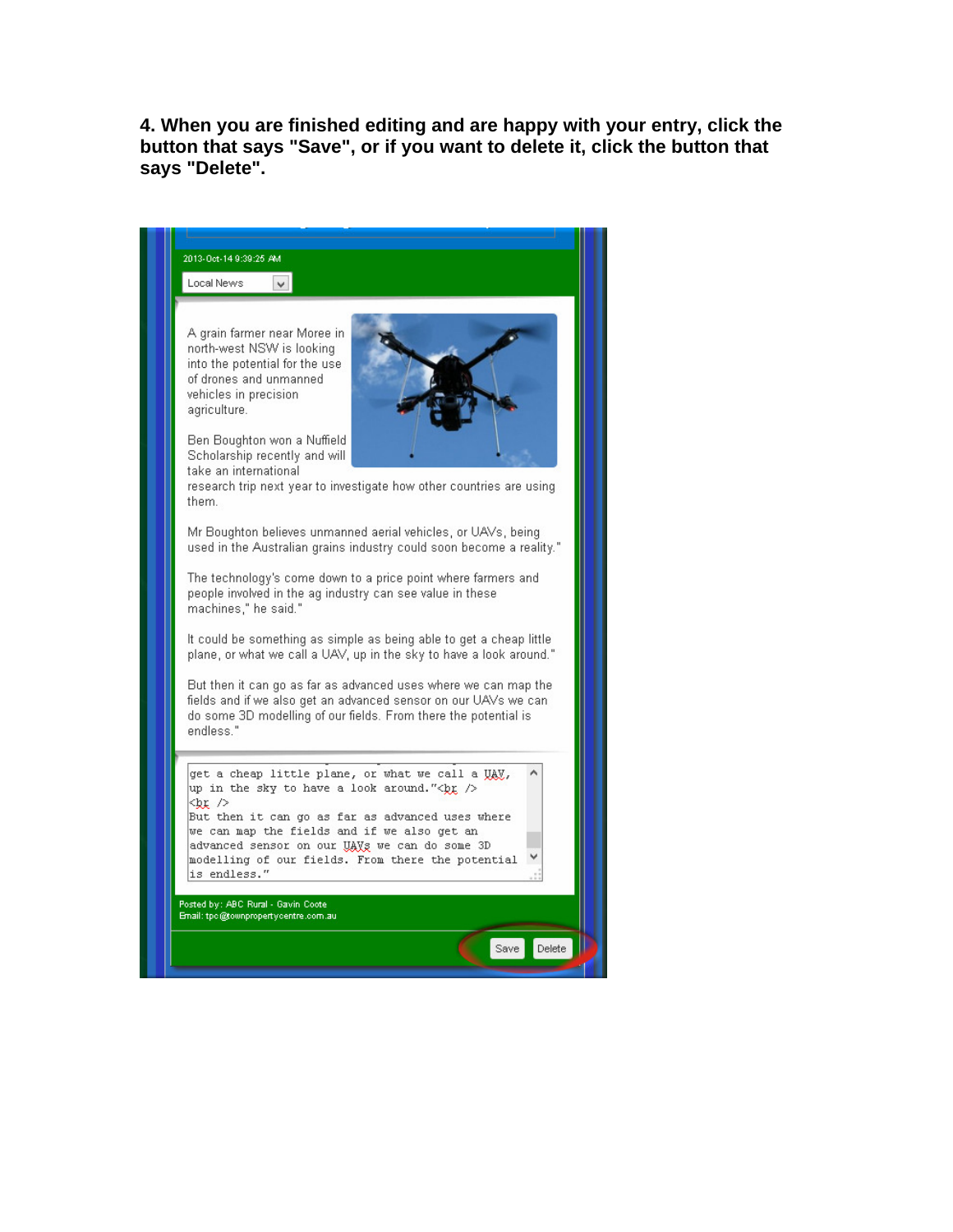### Changing Blog Settings

You can change your username and/or password for the administration section. Even after you have set a custom username and password, you can still log in with your RealOffice username and password.